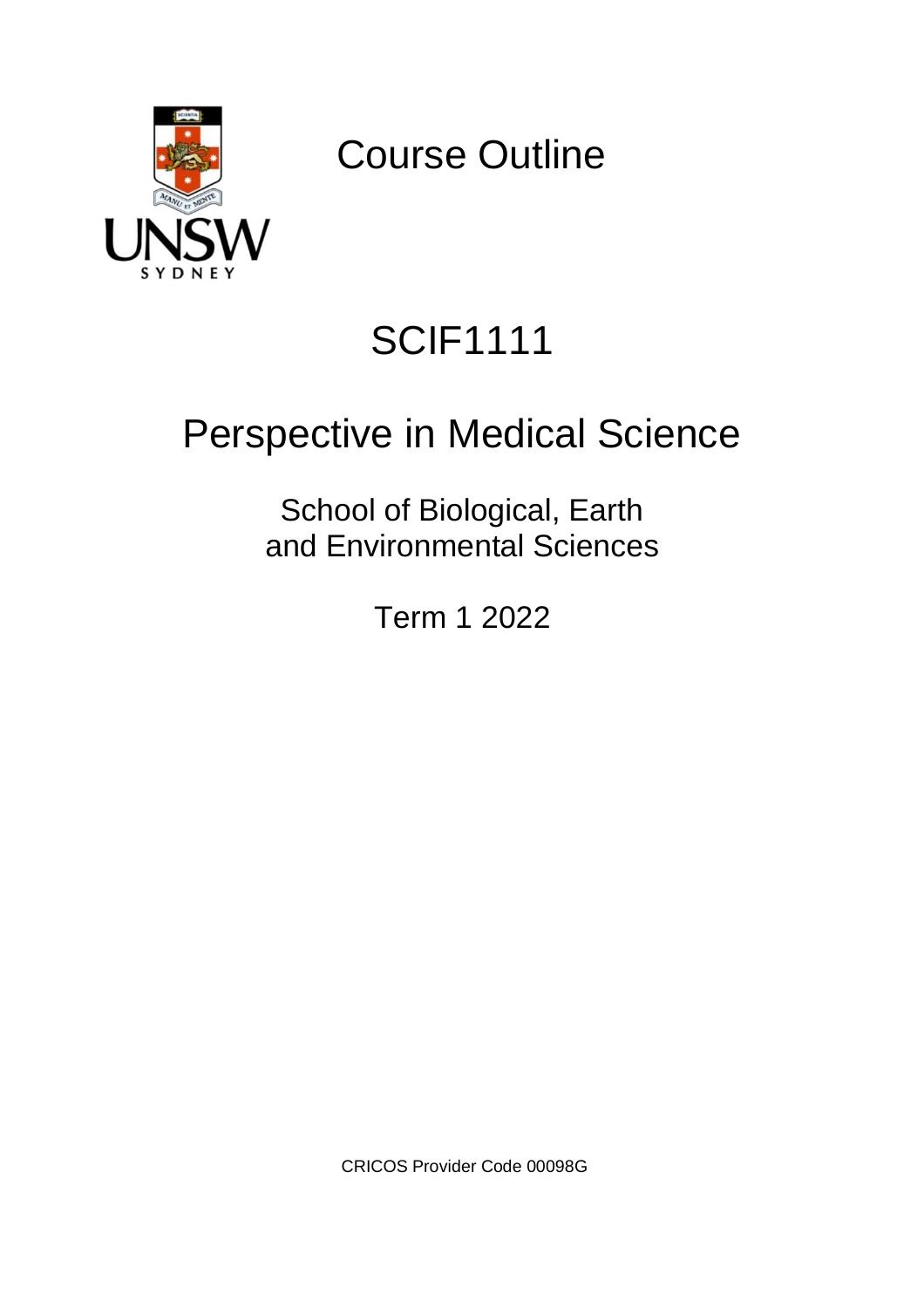## **1. Staff**

| <b>Position</b>  | <b>Name</b>                                                                                                                                                                                                 | Email                | <b>Consultation times</b><br>and locations |
|------------------|-------------------------------------------------------------------------------------------------------------------------------------------------------------------------------------------------------------|----------------------|--------------------------------------------|
| Course convenors | Torsten Thomas &<br>David Edwards                                                                                                                                                                           | scif1111@unsw.edu.au | During course via email<br>or online       |
| <b>Tutors</b>    | Russell Bonduriansky,<br>Lee Ann Rollins<br>Tracey Rogers,<br>Robert Brooks,<br>Suhelen Egan,<br>Daniel Falster,<br>Losia Nakagawa-Lagisz,<br>Shinichi Nakagawa,<br>Richard Kingsford,<br>Michael Kasumovic |                      | Class time only                            |

## **2. Course information**

#### Units of credit: 6

Teaching will be online. Links to the online resources can be found in the course's Moodle page.

Tutorials will be held synchronous and students need to be enrolled into one of the four following teaching times: Wednesday 11am-1pm, Wednesday 2-4pm, Thursday 11am-1pm or Thursday 2-4pm. Tutorial will be held in weeks 1-5 and 7-9.

A course introduction will be given as a seminar in week 1 (Monday 9-11am). A course conclusion may be given in week 10 (Monday 9-11am).

#### **2.1 Course summary**

The course introduces students to the skills required by a professional in medical research. These include presentation and communication skills, the ability to access and evaluate large amounts of existing scientific information, management of large and complex projects, high ethical standards and an understanding of the impact and opportunities of science. The course gives students the opportunity to practise these skills and identify those which may need improvement through their academic career. The historical component of the course provides students with a foundation and origin of current research and practice in medicine.

#### **2.2 Course aims**

The course aims to provide students with:

#### **1. Practise in graduate attributes**

This course aims to explore through instructions, activities and assessment tasks a range of skills relevant to an academic and professional future.

#### **2. Enable students to recognise those skills which may need further development through their studies**

These graduate attributes cannot be mastered in one course, but students can recognise those which need to be honed through their academic career. Students will also reflect on their future professional opportunities and pathway.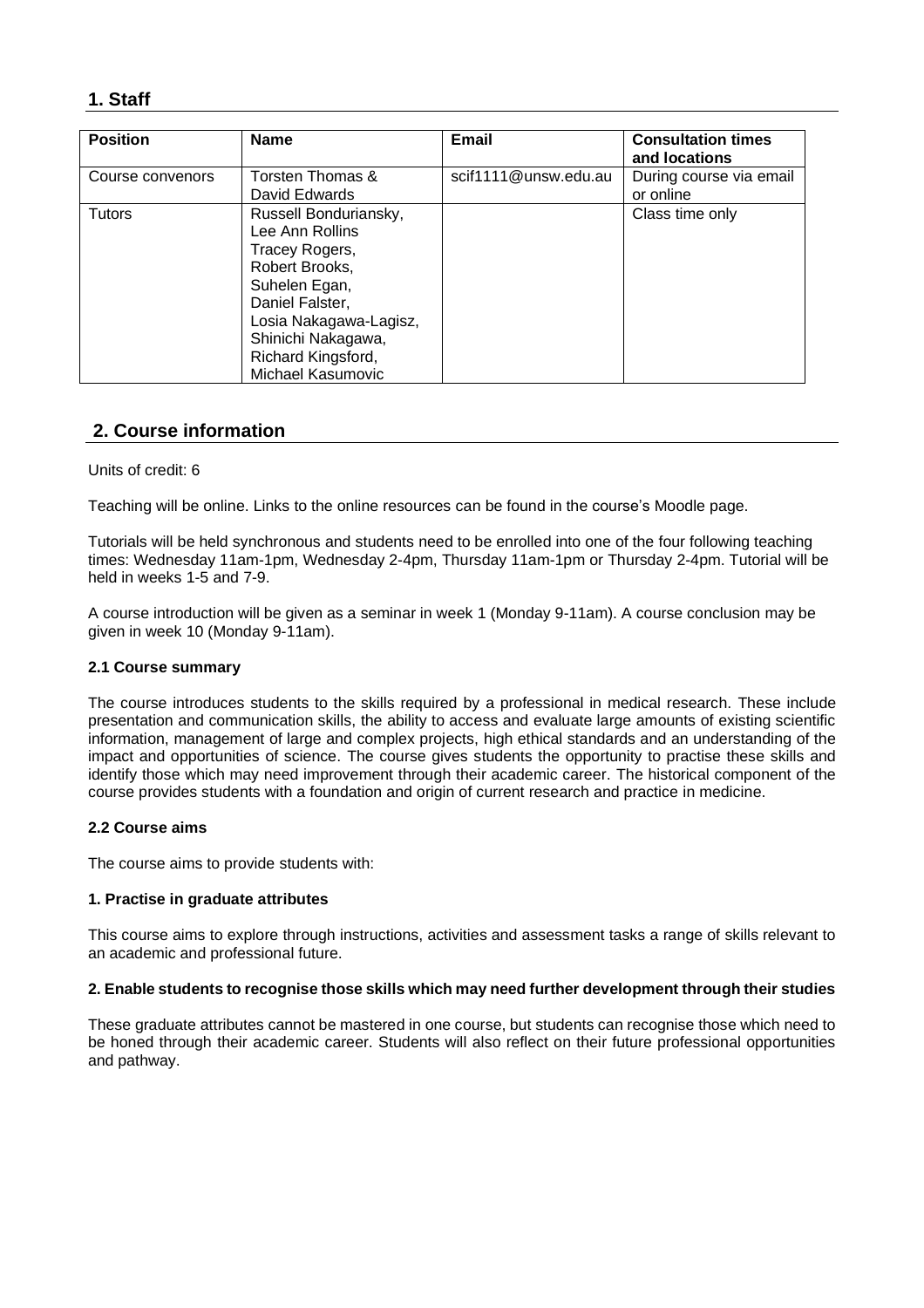## **3. Opportunity to connect with other students in the Bachelor of Medical Science Program**

The course engages students with each other, encouraging an exchange of experiences and ideas. This connection builds a cohort, bringing with it a sense of belonging to an academic and professional community, in an environment which can be isolating.

### **4. An introduction to the History and Philosophy of Medical Science and Science in general**

Students will complete on-line modules covering aspects of the History of Medicine and Medical Science and the development of Science and Scientific thought in general through the ages, giving grounding and rounding to the technical knowledge gained within a degree, as development in any field of science is a progression from all that has been described and discovered previously.

#### **2.3 Course learning outcomes (CLO)**

By the end of the course students will have:

- **1. Established peer-to-peer connections** to form a community and network of learners.
- **2. Practised and increased confidence in the skills of effective communication.**  Students will practice and enhance your ability to communicate through writing, presentation and oral communication.
- **3. Practised the skills required for collaborative and group work**. Students will enhance their ability to work within groups to address a scientific topic and produce a presentation.
- **4. Practised the capacity for problem solving, critical thinking, initiative and creativity**. Students will develop attitudes towards personal initiative and be provided with the opportunity to refine independent thoughts.
- **5. An appreciation of the history of Medicine and Scientific thought through the ages**  from ancient times to current practice, providing a foundation for the development of current theory and practice.

| <b>Course Learning</b><br><b>Outcome (CLO)</b> | <b>LO Statement</b>                                                             | <b>Program Learning Outcome</b><br>(PLO)                                                                            | <b>Related Tasks &amp;</b><br><b>Assessment</b> |
|------------------------------------------------|---------------------------------------------------------------------------------|---------------------------------------------------------------------------------------------------------------------|-------------------------------------------------|
| CLO <sub>1</sub>                               | Peer-to-peer<br>connections                                                     | Be able to understand science<br>as a profession                                                                    | Assessments 2 and 3                             |
| CLO <sub>2</sub>                               | Effective<br>communication                                                      | Be able to communicate<br>effectively to a range of<br>audiences using a variety of<br>modes.                       | Assessments 1 and 3                             |
| CLO <sub>3</sub>                               | Collaboration and<br>group work                                                 | Be able to work effectively<br>within a group and contribute<br>positively to collaborative<br>scientific research: | Assessments 2 and 3                             |
| CLO <sub>4</sub>                               | Problem solving,<br>critical thinking,<br>initiative and<br>creativity          | Demonstrate critical thinking<br>and problem-solving skills in<br>diverse contexts;                                 | Assessments 1, 2 and 3                          |
| CLO <sub>5</sub>                               | An appreciation of<br>the development of<br>Medicine and<br>scientific thought. | Demonstrate an understanding<br>of biomedical science and its<br>relevance to society                               | Assessment 4                                    |

#### **2.4 Relationship between course and program learning outcomes and assessments**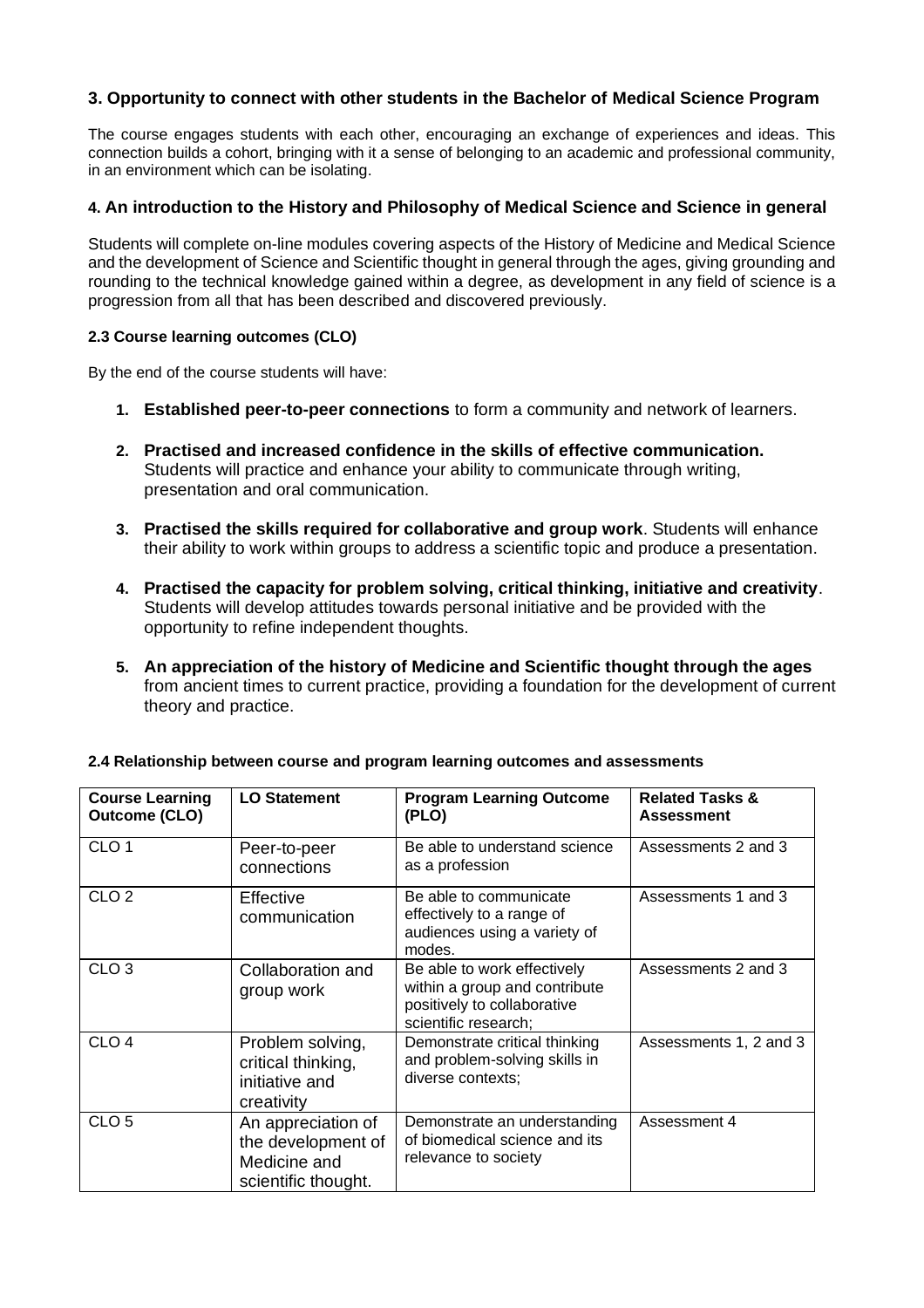## **3. Strategies and approaches to learning**

#### **3.1 Learning and teaching activities**

The graduate attributes and skills will be practised in weekly online tutorial. These tutorials will rely heavily on group discussion and participation to practise and consolidate concepts.

#### **3.2 Expectations of students**

#### • **Attendance**

Student attendance will be recorded for the online tutorials and seminars. Absences must be explained by a medical certificate or equivalent. Any student with an unexplained absence will forfeit the marks for assessable tasks from that tutorial, and there will be no means for regaining those marks.

#### • **Communication**

There are several means of communication associated with this course:

• All course-wide information will be placed in the announcement section of Moodle. Please regularly read all these postings as they will be relevant to every student in the course.

• Students can ask questions via the Q & A forum in Moodle and the course convenors will answer them in a timely manner. It is worthwhile to read all these question and answers as they may give you the information you need.

• Important information will be emailed directly to your UNSW email address. If you wish to email questions to the course convenor, you are required to use your UNSW email address.

Students are expected to read all postings and emails pertaining to the course, as this can clear up uncertainties.

## **4. Course schedule and structure**

This course consists of 2-hours weekly tutorials and a 2-hour seminar class in Weeks 1 and 10. You are expected to take an additional 8 -10 hours per week outside theses class to participate in group meetings and to complete assessment tasks, on-line activities and preparation.

| Week    | <b>Tutorials</b>                                                                                      | <b>Activities and/or assessments</b>                                                              |
|---------|-------------------------------------------------------------------------------------------------------|---------------------------------------------------------------------------------------------------|
| Week 1  | Building a career in science                                                                          | - Course introduction seminar<br>- Medical science lecture                                        |
| Week 2  | Visual and oral presentation                                                                          | - Topic selection and group formation<br>- Medical science lecture                                |
| Week 3  | Searching and understanding<br>scientific literature                                                  | - Personality test and group meetings<br>- Calibration exercise<br>- Medical science lecture      |
| Week 4  | Writing for readers                                                                                   | - Group agreement due<br>- Medical science lecture                                                |
| Week 5  | Scientific literacy 1: data processing,<br>analyses, synthesis and beyond                             | - Group work                                                                                      |
| Week 6  | Flexibility week - no tutorial                                                                        | - Planning presentation due                                                                       |
| Week 7  | Scientific literacy 2: Reproducibility<br>crisis, transparency and questionable<br>research practices | - Group work                                                                                      |
| Week 8  | Impact of science on policy                                                                           | - Group work                                                                                      |
| Week 9  | <b>Ethics</b>                                                                                         | - Final presentation due                                                                          |
| Week 10 | No tutorial                                                                                           | - Peer-review of presentations due<br>- Internship application due<br>- Course conclusion seminar |

The tutorial program and other activities are as follows: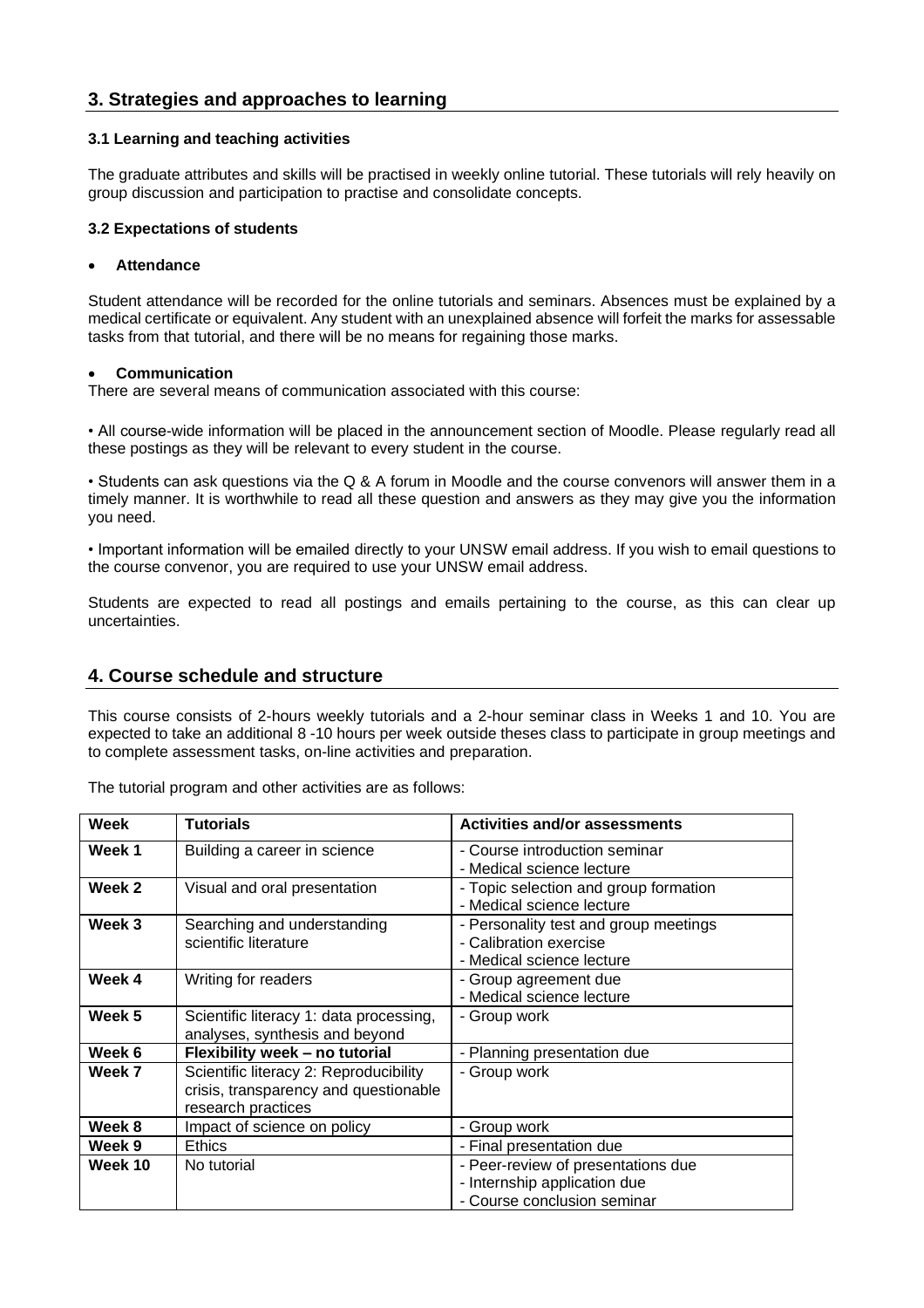## **5. Assessment**

#### **5.1 Assessment tasks**

| <b>Assessment task</b>                                               | <b>Mark</b>                                                                                                                                                                                | Due date                                                                        |
|----------------------------------------------------------------------|--------------------------------------------------------------------------------------------------------------------------------------------------------------------------------------------|---------------------------------------------------------------------------------|
| <b>Assessment 1:</b><br>Internship application                       | 36%                                                                                                                                                                                        | Week 10                                                                         |
| <b>Assessment 2:</b><br>Tutorial assessments                         | 21%                                                                                                                                                                                        | Various times (please see<br>assessment description and<br>timetable in Moodle) |
| <b>Assessment 3:</b><br>Presentation                                 | 35%<br>(2% group agreement: group-based mark)<br>(3% planning presentation: group-based mark)<br>(25% final presentation: group-based mark)<br>(5% peer-assessment: individual-based mark) | Week 4<br>Week 6<br>Week 9<br>Week 10                                           |
| <b>Assessment 4:</b><br>History of Medicine<br>and Scientific module | 8%                                                                                                                                                                                         | <b>Week 1-4</b>                                                                 |

#### **Further information**

UNSW grading system: [student.unsw.edu.au/grades](https://student.unsw.edu.au/grades) UNSW assessment policy: [student.unsw.edu.au/assessment](https://student.unsw.edu.au/assessment)

#### **5.2 Assessment criteria and standards**

Rubrics for assessment tasks will be provided in Moodle. In general, task criteria will include effective, precise and engaging communication, evidence of effective and productive group work, participation in set tasks and demonstration of professional skills.

#### **5.3 Submission of assessment tasks**

Submission of the assessment tasks will be through Moodle. Feedback will be via Moodle, with marks provided in the Moodle gradebook.

Late submissions will be penalised at a rate of 5% per day (including weekends and public holidays) and after 5 days (120h) no more submissions will be accepted, unless Special Consideration is sought. Appropriate notification to the course convenor, along with an application and documentation submitted in Special Consideration link in myUNSW, is required (see Administrative Matters below).

#### **5.4 Feedback on assessment**

Unless stated otherwise, feedback will be provided within two weeks of submission depending on the nature of the task.

## **6. Referencing, academic integrity, and plagiarism**

**Referencing** is a way of acknowledging the sources of information that you use to research your assignments. You need to provide a reference whenever you draw on someone else's words, ideas or research. Not referencing other people's work can constitute plagiarism.

Further information about referencing styles can be located at [student.unsw.edu.au/referencing](https://student.unsw.edu.au/referencing)

**Academic integrity** is fundamental to success at university. Academic integrity can be defined as a commitment to six fundamental values in academic pursuits**:** honesty, trust, fairness, respect, responsibility and courage. *<sup>1</sup>* At UNSW, this means that your work must be your own, and ideas of others should be appropriately acknowledged. If you don't follow these rules, plagiarism may be detected in your work.

Further information about academic integrity and **plagiarism** can be located at:

<sup>&</sup>lt;sup>1</sup> International Center for Academic Integrity, 'The Fundamental Values of Academic Integrity', T. Fishman (ed), Clemson University, 2013.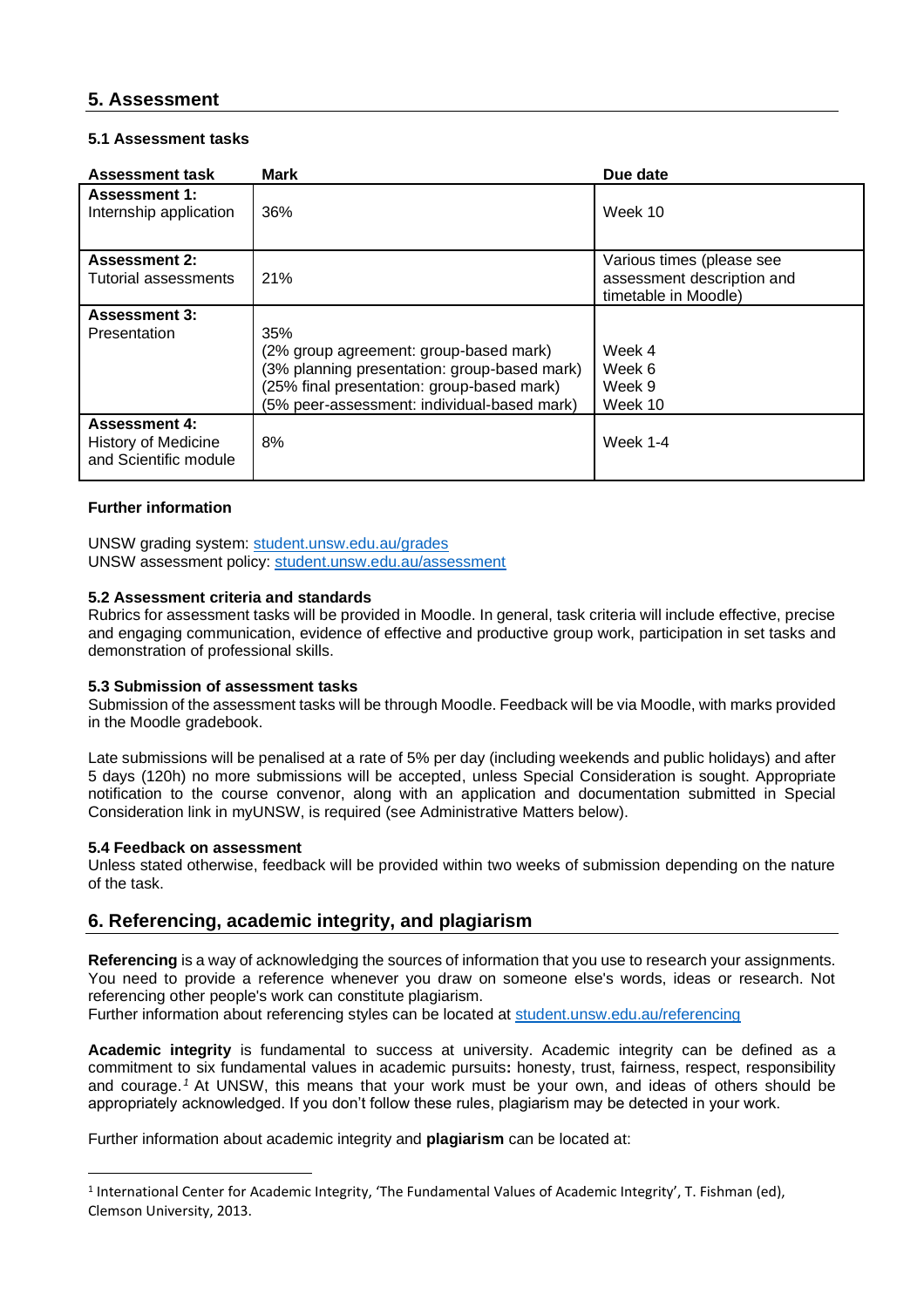- The *Current Students* site [student.unsw.edu.au/plagiarism](https://student.unsw.edu.au/plagiarism)*, and*
- The *ELISE* training site [subjectguides.library.unsw.edu.au/elise](https://subjectguides.library.unsw.edu.au/elise)

The *Conduct and Integrity Unit* provides further resources to assist you to understand your conduct obligations as a student: [student.unsw.edu.au/conduct.](https://student.unsw.edu.au/conduct)

## **7. Readings and resources**

All resources and on-line modules will be provided in Moodle.

## **8. Administrative matters**

| <b>School</b><br>information                              | There is a wealth of information for students on the School's web site<br>http://www.bees.unsw.edu.au. Depending on your interest, you can find out about<br>courses, future postgraduate opportunities and even the research areas of your<br>lecturers.                                                                                                                                                                                                                                                                                                                                                                                                                                                                                                                                                                                                                                                                                                                                                                                                                                                                                                                                                                                                                                                                                                                                                                                                         |
|-----------------------------------------------------------|-------------------------------------------------------------------------------------------------------------------------------------------------------------------------------------------------------------------------------------------------------------------------------------------------------------------------------------------------------------------------------------------------------------------------------------------------------------------------------------------------------------------------------------------------------------------------------------------------------------------------------------------------------------------------------------------------------------------------------------------------------------------------------------------------------------------------------------------------------------------------------------------------------------------------------------------------------------------------------------------------------------------------------------------------------------------------------------------------------------------------------------------------------------------------------------------------------------------------------------------------------------------------------------------------------------------------------------------------------------------------------------------------------------------------------------------------------------------|
| <b>Occupational</b><br><b>Health and</b><br><b>Safety</b> | Information on relevant Occupational Health and Safety policies and can be found on the<br>following website:<br>http://www.bees.unsw.edu.au/health-and-safety<br>http://safety.unsw.edu.au (UNSW OHS Home page)                                                                                                                                                                                                                                                                                                                                                                                                                                                                                                                                                                                                                                                                                                                                                                                                                                                                                                                                                                                                                                                                                                                                                                                                                                                  |
| <b>Equity and</b><br><b>Diversity</b>                     | Those students who have a disability that requires some adjustment in their teaching or<br>learning environment are encouraged to discuss their study needs with the Course<br>Convenor prior to, or at the commencement of, their course, or with the Equity Officer<br>(Disability) in the Equity and Diversity Unit (9385 4734 or<br>http://www.studentequity.unsw.edu.au or<br>https://www.edi.unsw.edu.au/students/disability/equitable-learning-services. Issues to be<br>discussed may include access to materials, signers, the provision of services and<br>additional exam and assessment arrangements. Early notification is essential to enable<br>any necessary adjustments to be made.<br><b>Language Difficulties:</b><br>Science deals with many concepts, which must be explained in words. This requires<br>careful and accurate use of English. In addition, science, as with any discipline, has its<br>own specialist language, which you will need to learn. In some cases, particular words<br>have a specialised use in science, which is different from their everyday meaning. We do<br>not expect you to pick up this new vocabulary instantly, but eventually it will become<br>second nature. If you do not have a good command of English, you may find the course<br>difficult. UNSW provides a range of opportunities for you to improve your language skills<br>-if you are having difficulty please contact the Learning Centre |
| <b>Special</b><br>consideration                           | (https://student.unsw.edu.au/skills).<br>Students who believe that their performance may have been affected by illness or other<br>circumstances may apply for special consideration. Applications can be made for<br>compulsory class absences, such as tutorials and assessments tasks. Students must<br>make a formal application for Special Consideration for the course/s affected as<br>soon as practicable after the problem occurs and within three working days of the<br>assessment to which it refers.<br>Students should consult the "Special Consideration" section of the UNSW current<br>students' website for further information https://student.unsw.edu.au/special-<br>consideration.<br><b>HOW TO APPLY FOR SPECIAL CONSIDERATION:</b><br>Applications must be made via Online Services in myUNSW. You must obtain and<br>attach Third Party documentation before submitting the application. Failure to do<br>so will result in the application being rejected. Log into myUNSW and go to<br>MyStudent Profile tab > My Student Services channel > Online Services > Special                                                                                                                                                                                                                                                                                                                                                                |